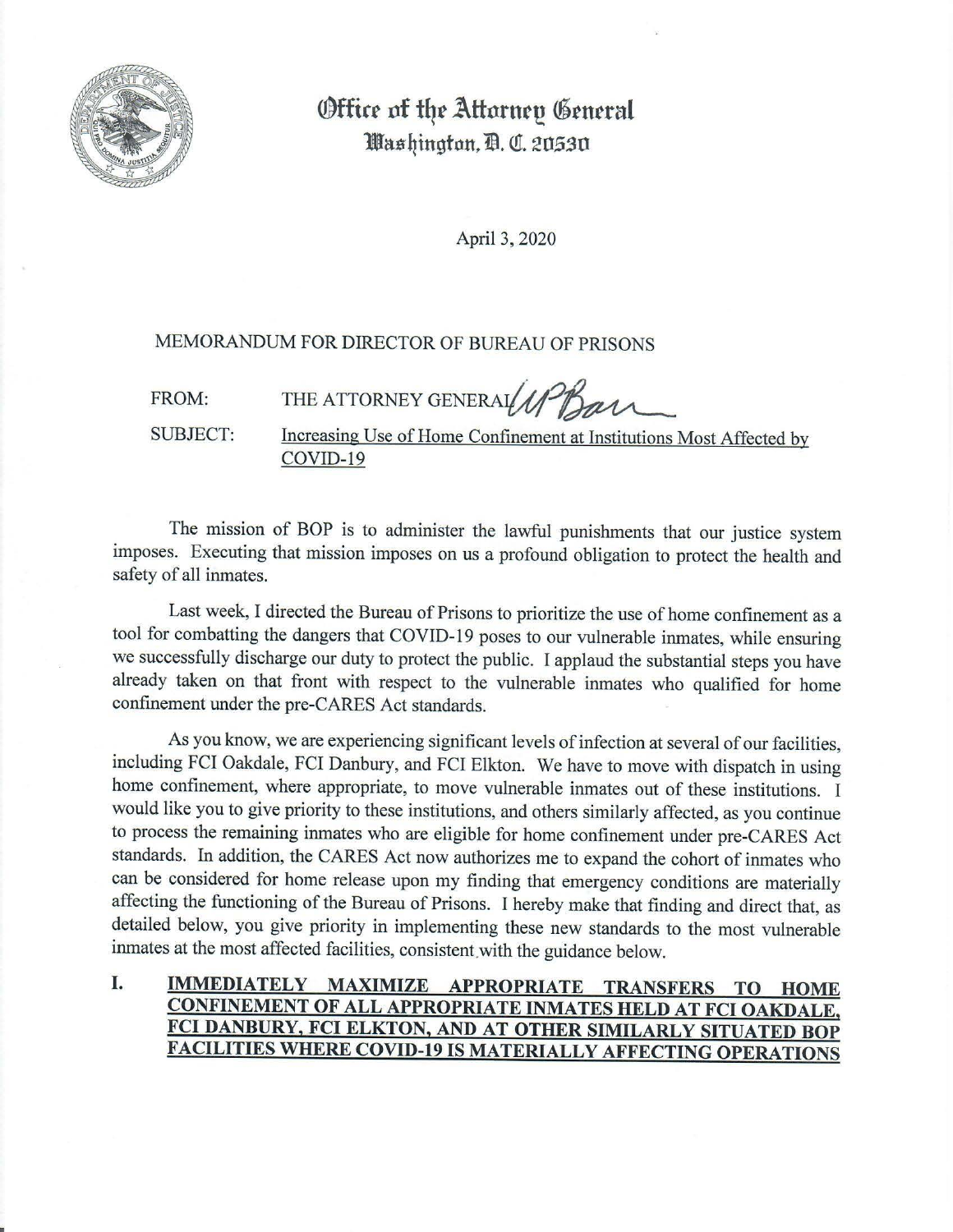Memorandum from the Attorney General Page 2

Subject: Increasing Use of Home Confinement at Institutions Most Affected by COVID-19

While BOP has taken extensive precautions to prevent COVID-19 from entering its facilities and infecting our inmates, those precautions, like any precautions, have not been perfectly successful at all institutions. I am therefore directing you to immediately review all inmates who have COVID-19 risk factors, as established by the CDC, starting with the inmates incarcerated at FCI Oakdale, FCI Danbury, FCI Elkton, and similarly situated facilities where you determine that COVID-19 is materially affecting operations. You should begin implementing this directive immediately at the facilities I have specifically identified and any other facilities facing similarly serious problems. And now that I have exercised my authority under the CARES Act, your review should include all at-risk inmates- not only those who were previously eligible for transfer.

For all inmates whom you deem suitable candidates for home confinement, you are directed to immediately process them for transfer and then immediately transfer them following a 14-day quarantine at an appropriate BOP facility, or, in appropriate cases subject to your case-bycase discretion, in the residence to which the inmate is being transferred. It is vital that we not inadvertently contribute to the spread of COVID-19 by transferring inmates from our facilities. Your assessment of these inmates should thus be guided by the factors in my March 26 Memorandum, understanding, though, that inmates with a suitable confinement plan will generally be appropriate candidates for home confinement rather than continued detention at institutions in which COVID-19 is materially affecting their operations.

I also recognize that BOP has limited resources to monitor inmates on home confinement and that the U.S. Probation Office is unable to monitor large numbers of inmates in the community. I therefore authorize BOP to transfer inmates to home confinement even if electronic monitoring is not available, so long as BOP determines in every such instance that doing so is appropriate and consistent with our obligation to protect public safety.

Given the speed with which this disease has spread through the general public, it is clear that time is of the essence. Please implement this Memorandum as quickly as possible and keep me closely apprised of your progress.

## II. **PROTECTING THE PUBLIC**

While we have a solemn obligation to protect the people in BOP custody, we also have an obligation to protect the public. That means we cannot simply release prison populations en masse onto the streets. Doing so would pose profound risks to the public from released prisoners engaging in additional criminal activity, potentially including violence or heinous sex offenses.

That risk is particularly acute as we combat the current pandemic. Police forces are facing the same daunting challenges in protecting the public that we face in protecting our inmates. It is impossible to engage in social distancing, hand washing, and other recommend steps in the middle of arresting a violent criminal. It is thus no surprise that many of our police officers have fallen ill with  $C\overline{O}$ VID-19, with some even dying in the line of duty from the disease. This pandemic has dramatically increased the already substantial risks facing the men and women who keep us safe, at the same time that it has winnowed their ranks while officers recover from getting sick, or selfquarantine to avoid possibly spreading the disease.